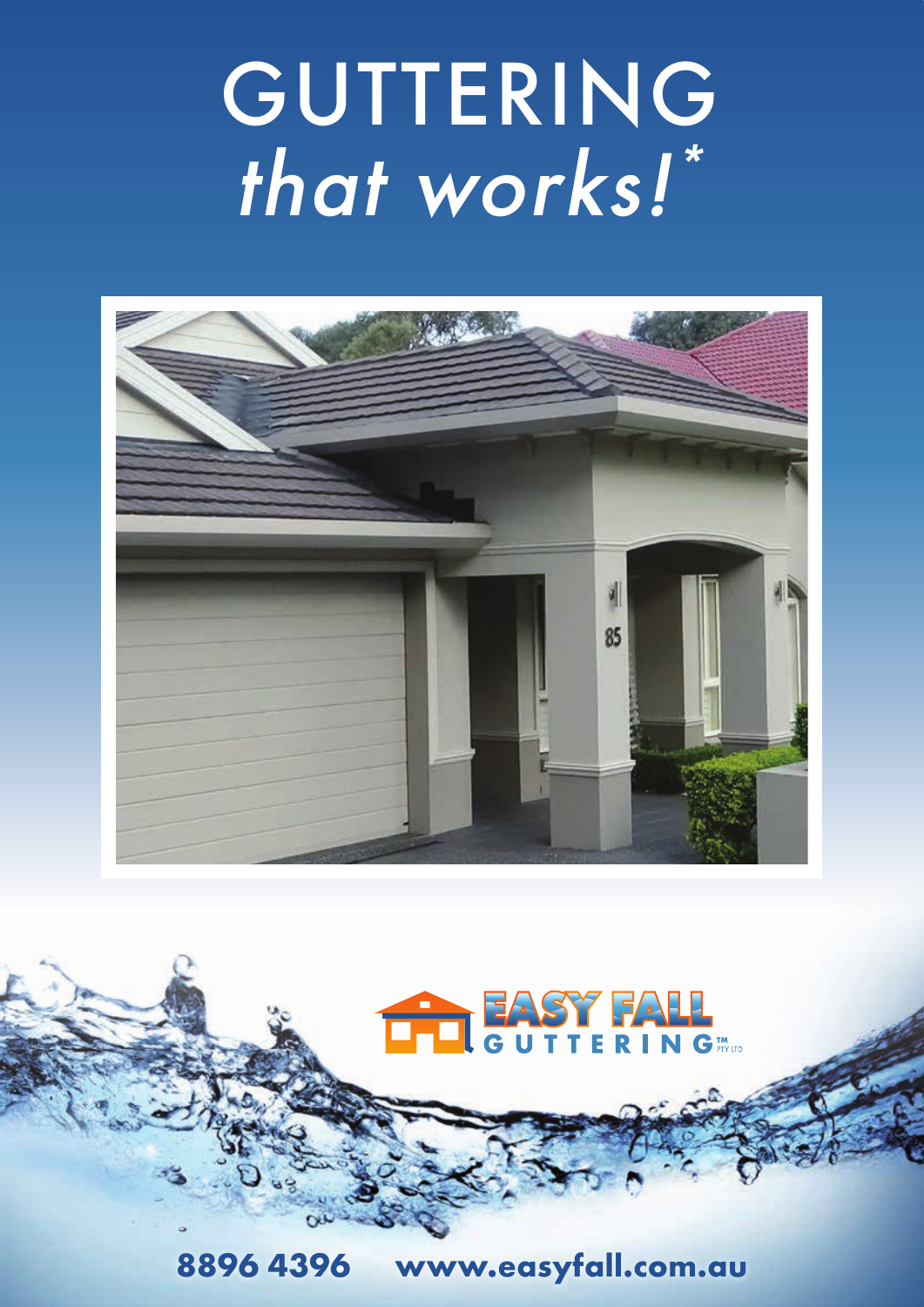# *THE EASY FALLTM* **GUTTERING SYSTEM** GUTTERING that works!\*



THE BACK OF OUR LEAFGUARD IS HIGHER THAN THE FRONT WHICH, ENDS THE POSSIBILITY OF FLOODING INTO EAVES OR FASCIAS.

THE EASY FALL™ GUTTERING SYSTEM HAS A REGISTERED DESIGN, NO. 340294

The EASY FALL™ Guttering System, our signature product, has been installed throughout the Sydney Metropolitan Area from Newcastle to Nowra, and from the coastal suburbs to the Blue Mountains since 1993.

At EASY FALL™ Guttering Pty Ltd we are committed to providing only the highest quality materials made from Bluescope Steel, so that the guttering and leaf-guard installed on your home is built to last. We stand by this with a written 25 year Rust-Free Warranty on the EASY FALL™ Guttering System and EASY FALL™ Leaf & Ember Guard.

# **GUTTERING PROBLEMS SOLVED:**

| <b>OVERFLOWING</b>    |  |
|-----------------------|--|
| <b>RUST</b>           |  |
| <b>INCORRECT FALL</b> |  |
| <b>FLOODING</b>       |  |

**PAINTING LEAKING PERGOLAS LEAVES DIRT**

# *EASY FALLTM* **BRACKET**



THE EASY FALL™ BRACKET IS PATENTED, PATENT NUMBER 689012.

### THE BIGGEST PROBLEM WITH GUTTERING IS **INCORRECT FALL.**

The answer is the EASY FALL™ Guttering System, which ends the problem of overflowing gutters – as the rainfall is constantly directed to where it should go – along the sloping inner PVC channel to the downpipes – providing continuous drainage of water.

- The brackets are adjusted to attain correct fall within the system.
- We achieve over 80mm (3 inches) of fall inside the system whilst keeping a straight appearance on the outside.
- This means ALL the water will flow away to your water tank or downpipes faster than ever before.

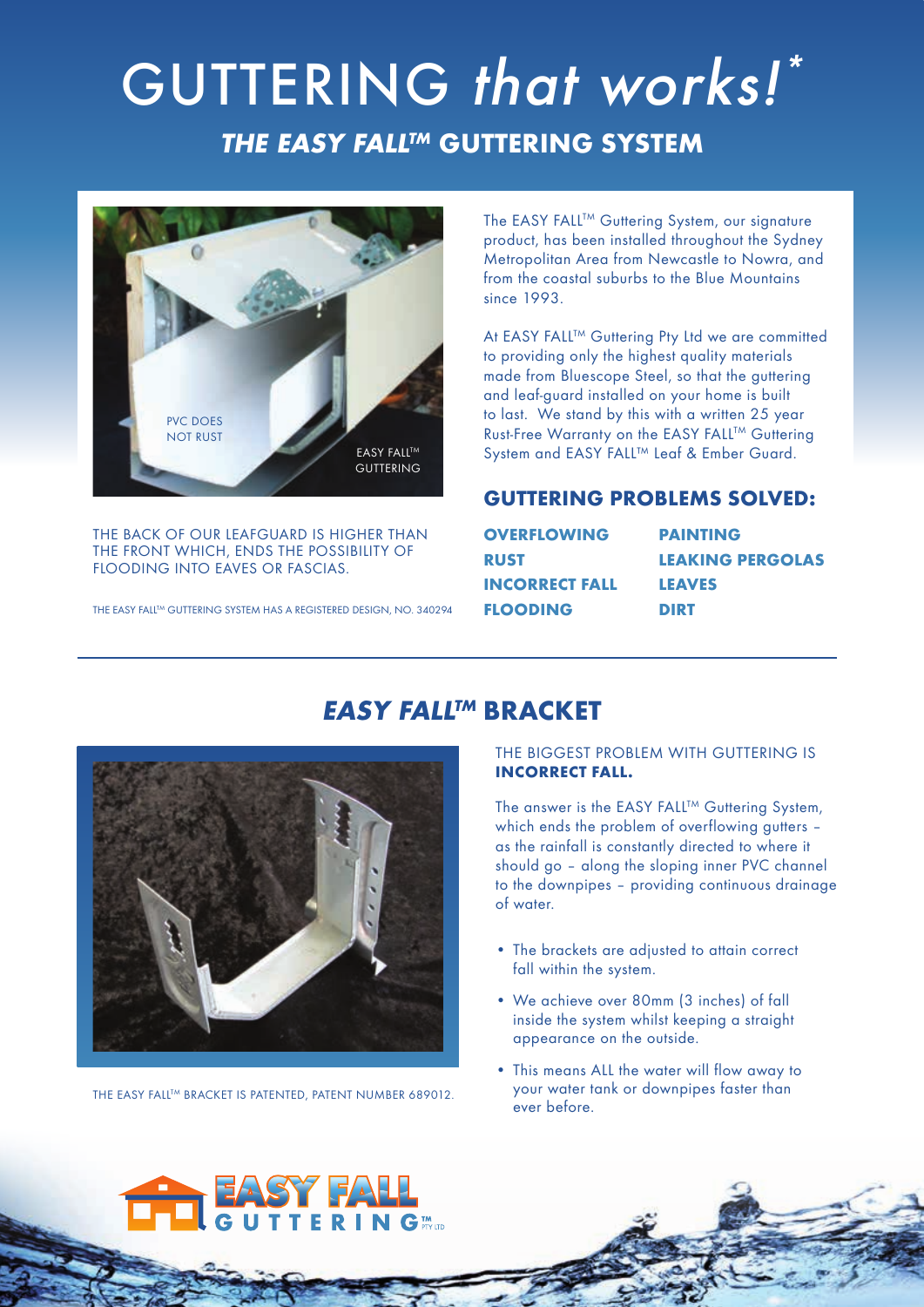# **MINI EASY FALL™ GUTTERING / LEAF & EMBER GUARD** A LEAF & EMBER GUARD that works!\*





### **LEAF & EMBER GUARD ON QUAD GUTTER**



#### **BUSHFIRE HAZARD: RESISTS BURNING EMBERS**

Made from COLORBOND® Steel, the EASY FALL™ Leaf & Ember Guard has been independently tested to directly assess fire hazard in accordance with AS/NZS 1530.3:1999. Results were ZERO for ignitability, flame propagation and heat release.

#### **STRENGTH**

Adds considerable strength to your existing gutter.

#### **EASY TO CLEAN**

Shallow dish design facilitates cleaning off excessive debris with a hose, blower or soft brush. "Click- in" Leaf Filters can be easily removed to flush out dirt with a hose.

#### **EASY INSTALLATION**

Whilst we have standard profiles to suit most quiters, the EASY FALL™ Leaf & Ember Guard can be designed to retro-fit all guttering profiles. We have various sizes depending on the roof type and gutter used.

Mesh leaf-guards actually act as a trap for leaves and twigs, and make it very difficult for you to clean out the dirt that accumulates in the gutter underneath. The answer is the EASY FALL™ Leaf & Ember Guard, which effectively manages the problem of leaves blocking your gutters by its raised leaf-filters and its smooth shallow dish feature.

Whilst leaves do blow off the leaf guard in strong winds, depending on the aspect of your house and the vicinity of trees, the occasional removal of leaves with a leaf blower or hose will be required.

### **LEAF & EMBER GUARD ON BOX GUTTER**



Box gutter leafguard is designed to suit each job on request, depending on the size of the box gutter.

NOTE: the box gutter leaf guard will need cleaning periodically.